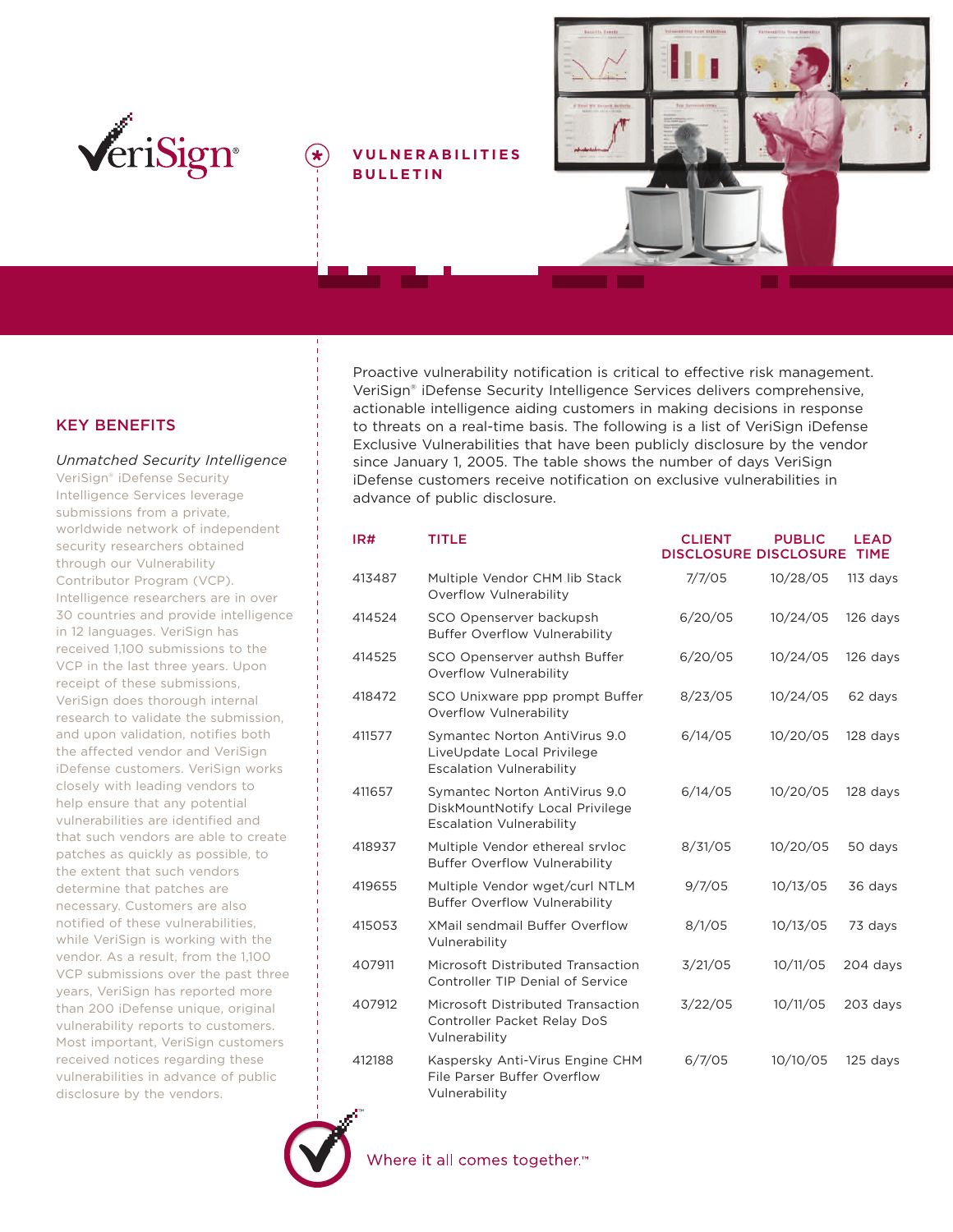

#### *Customized Intelligence*

VeriSign® iDefense Security Intelligence Services offers a highly-customizable set of intelligence services delivering the intelligence your organization needs, when you need it.

#### *The Value of Intelligence*

The cost of a security breach in terms of loss of time, data, and brand equity has grown dramatically over the last few years. At the same time, the number of vulnerabilities has grown exponentially, while the time elapsed between vulnerability and exploit continues to shrink. As a result, it is increasingly critical for enterprises to proactively protect themselves. VeriSign, which tracks security events on a global basis, delivers notification of vulnerabilities and exploits as they are identified, providing timely, actionable information and guidance to help mitigate risks from such vulnerabilities or exploits. VeriSign® iDefense Security Intelligence Services enable a proactive approach to maintaining a secure environment, while saving time and money by eliminating the hours spent searching through Web sites and emails, gathering and distributing information, and following up on the results.

#### *Security Monitoring and Risk Management*

24/7 monitoring of security events, which are captured, analyzed and correlated in real-time by our Vulnerability Aggregation Team who provide primary and secondary analyses of new vulnerability exploits. Suspicious and malicious events are therefore proactively identified—helping to mitigate an organization's risk potential.

## **VULNERABILITIES B ULLETIN**

| IR#    | TITLE                                                                                                    | <b>CLIENT</b><br><b>DISCLOSURE DISCLOSURE</b> | <b>PUBLIC</b> | <b>LEAD</b><br><b>TIME</b> |
|--------|----------------------------------------------------------------------------------------------------------|-----------------------------------------------|---------------|----------------------------|
| 413788 | SGI Irix runpriv Local Privilege<br><b>Escalation Vulnerability</b>                                      | 7/26/05                                       | 10/10/05      | 76 days                    |
| 415141 | Linksys WRT54G Invalid<br>Content-Length Denial of<br>Service Vulnerability                              | 7/6/05                                        | 10/5/05       | 91 days                    |
| 410413 | UW-IMAP Netmailbox Name<br>Parsing Buffer Overflow<br>Vulnerability                                      | 5/25/05                                       | 10/4/05       | 132 days                   |
| 419199 | Symantec AntiVirus Scan Engine<br>Web Service Buffer Overflow<br>Vulnerability                           | 8/30/05                                       | 10/4/05       | 35 days                    |
| 418055 | RealNetworks RealPlayer/HelixPlayer<br>RealPix Format String Vulnerability                               | 8/3/05                                        | 9/30/05       | 58 days                    |
| 418807 | Clam AntiVirus Win32-UPX Buffer<br>Overflow Vulnerability                                                | 8/22/05                                       | 9/19/05       | 28 days                    |
| 418806 | Clam AV Win32-FSG File Handling<br>DoS Vulnerability                                                     | 8/22/05                                       | 9/19/05       | 28 days                    |
| 415138 | Linksys WRT54G 'upgrade.cgi'<br>Unauthenticated Firmware Upload<br>Design Error Vulnerability            | 7/5/05                                        | 9/13/05       | 70 days                    |
| 415136 | Linksys WRT54G 'restore.cgi'<br>Unauthenticated Configuration<br>Modification Design Error Vulnerability | 7/5/05                                        | 9/13/05       | 70 days                    |
| 412945 | Linksys WRT54G apply.cgi POST<br><b>Buffer Overflow Vulnerability</b>                                    | 5/24/05                                       | 9/13/05       | 112 days                   |
| 411723 | Linksys WRT54G Remote<br><b>Administration Fixed Encryption</b><br>Key Vulnerability                     | 5/24/05                                       | 9/13/05       | 112 days                   |
| 415462 | GNU Mailutils 0.6 imap4d 'search'<br>Format String Vulnerability                                         | 7/28/05                                       | 9/9/05        | 43 days                    |
| 410918 | 3Com Network Supervisor<br>Directory Traversal Vulnerability                                             | 5/20/05                                       | 9/1/05        | 104 days                   |
| 410393 | Novell NetMail IMAPD Command<br>Continuation Request Heap Overflow                                       | 4/19/05                                       | 9/1/05        | 135 days                   |
| 411690 | Symantec AntiVirus Corporate<br><b>Edition Local Privilege Escalation</b><br>Vulnerability               | 6/14/05                                       | 8/29/05       | 76 days                    |
| 414736 | Adobe Version Cue VCNative<br>Arbitrary File Overwrite Vulnerability                                     | 6/29/05                                       | 8/29/05       | 61 days                    |
| 414734 | Adobe Version Cue VCNative<br>Arbitrary Library Loading Vulnerability                                    | 6/29/05                                       | 8/29/05       | 61 days                    |
| 410415 | <b>AWStats ShowInfoURL Remote</b><br><b>Command Execution Vulnerability</b>                              | 4/27/05                                       | 8/9/05        | 104 days                   |
| 412440 | Multiple Vendor Ethereal AFP<br>Dissector Format String Vulnerability                                    | 6/16/05                                       | 8/5/05        | 50 days                    |
| 415575 | <b>EMC Navisphere Manager Information</b><br>Leakage Vulnerabilities                                     | 7/13/05                                       | 8/5/05        | 23 days                    |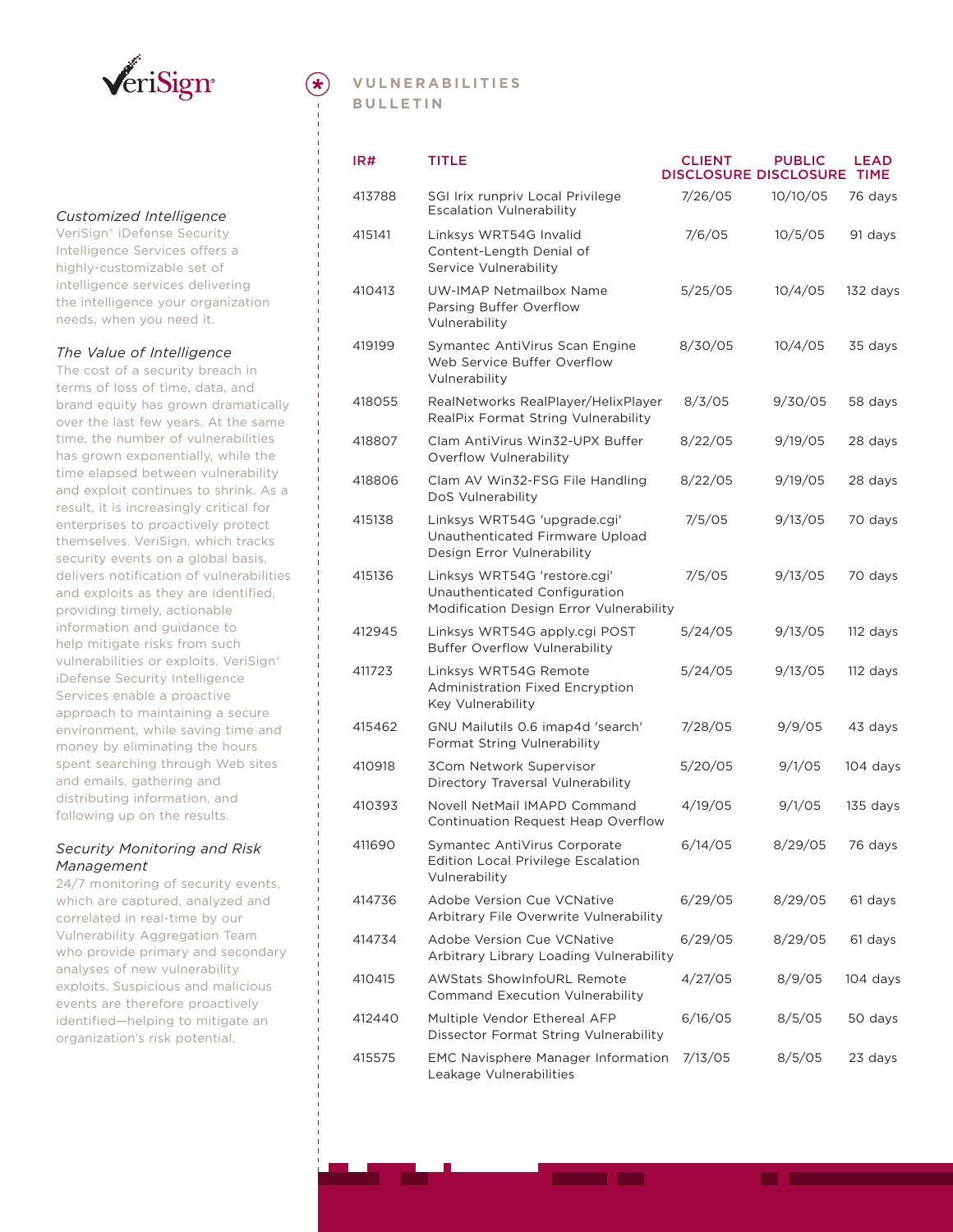

#### *Global Network of Intelligence Contributors*

VeriSign's multilingual network includes more than 200 research contributors in over 30 countries offering early and unique insight into the cyber underground and previously unknown software vulnerabilities.

# **VULNERABILITIES B ULLETIN**

 $(\star)$ 

| IR#    | TITLE                                                                                           | <b>CLIENT</b><br><b>DISCLOSURE DISCLOSURE</b> | <b>PUBLIC</b> | <b>LEAD</b><br><b>TIME</b> |
|--------|-------------------------------------------------------------------------------------------------|-----------------------------------------------|---------------|----------------------------|
| 408475 | CA BrightStor ARCserve Backup<br>Agent for SQL Buffer Overflow<br>Vulnerability                 | 4/14/05                                       | 8/2/05        | 110 days                   |
| 413486 | Clam AntiVirus .CHM File Handling<br>Integer Overflow Vulnerability                             | 7/6/05                                        | 7/25/05       | 19 days                    |
| 409800 | Sophos Anti-Virus Zip File Handling<br>DoS Vulnerability                                        | 5/12/05                                       | 7/14/05       | 63 days                    |
| 406955 | Microsoft Word 2000 and 2002<br><b>Stack-Based Buffer Overflow</b><br>Vulnerability             | 3/23/05                                       | 7/12/05       | 111 days                   |
| 407117 | Adobe Acrobat Reader for Linux<br>Filespec Buffer Overflow Vulnerability                        | 5/2/05                                        | 7/5/05        | 64 days                    |
| 410407 | Clam AntiVirus ClamAV Cabinet<br>File Handling Denial of Service<br>Vulnerability               | 5/18/05                                       | 6/29/05       | 42 days                    |
| 411585 | Clam AntiVirus MS-Expand File<br>Handling Denial of Service Vulnerability                       | 5/18/05                                       | 6/29/05       | 42 days                    |
| 410457 | Cacti config settings.php Remote<br>Code Execution Vulnerability                                | 5/4/05                                        | 6/23/05       | 50 days                    |
| 408167 | Cacti top_graph_header.php Remote<br>Code Execution Vulnerability                               | 5/4/05                                        | 6/23/05       | 50 days                    |
| 408167 | Multiple Vendor Cacti Remote File<br><b>Inclusion Vulnerability</b>                             | 5/4/05                                        | 6/23/05       | 50 days                    |
| 408306 | Veritas Backup Exec Agent<br>CONNECT_CLIENT_AUTH Remote<br><b>Buffer Overflow Vulnerability</b> | 3/16/05                                       | 6/23/05       | 99 days                    |
| 408348 | Veritas Backup Exec Agent Error<br><b>Status Remote Denial of Service</b><br>Vulnerability      | 3/16/05                                       | 6/23/05       | 99 days                    |
| 407011 | Veritas Backup Exec Server Remote<br>Registry Access Vulnerability                              | 3/16/05                                       | 6/23/05       | 99 days                    |
| 412234 | Veritas Backup Exec Remote Agent<br>NDMLSRVR.DLL DoS Vulnerability                              | 5/16/05                                       | 6/23/05       | 38 days                    |
| 410083 | RealNetworks RealPlayer RealText<br>Parsing Heap Overflow Vulnerability                         | 4/25/05                                       | 6/23/05       | 59 days                    |
| 408198 | IpSwitch WhatsUp Professional 2005<br>(SP1) SQL Injection Vulnerability                         | 4/19/05                                       | 6/22/05       | 64 days                    |
| 406405 | Multiple Vendor Telnet Client<br>Information Disclosure Vulnerability                           | 2/14/05                                       | 6/14/05       | 120 days                   |
| 410084 | Microsoft Outlook Web Access<br>Cross-Site Scripting Vulnerability                              | 4/26/05                                       | 6/14/05       | 49 days                    |
| 407338 | Microsoft Interactive Training<br><b>Buffer Overflow Vulnerability</b>                          | 2/23/05                                       | 6/14/05       | 110 days                   |
| 409248 | GNU Mailutils 0.6 mail header get<br>field_name() Buffer Overflow<br>Vulnerability              | 5/9/05                                        | 5/27/05       | 18 days                    |
| 409241 | GNU Mailutils imap4d Remote Format<br><b>String Vulnerability</b>                               | 5/9/05                                        | 5/25/05       | 16 days                    |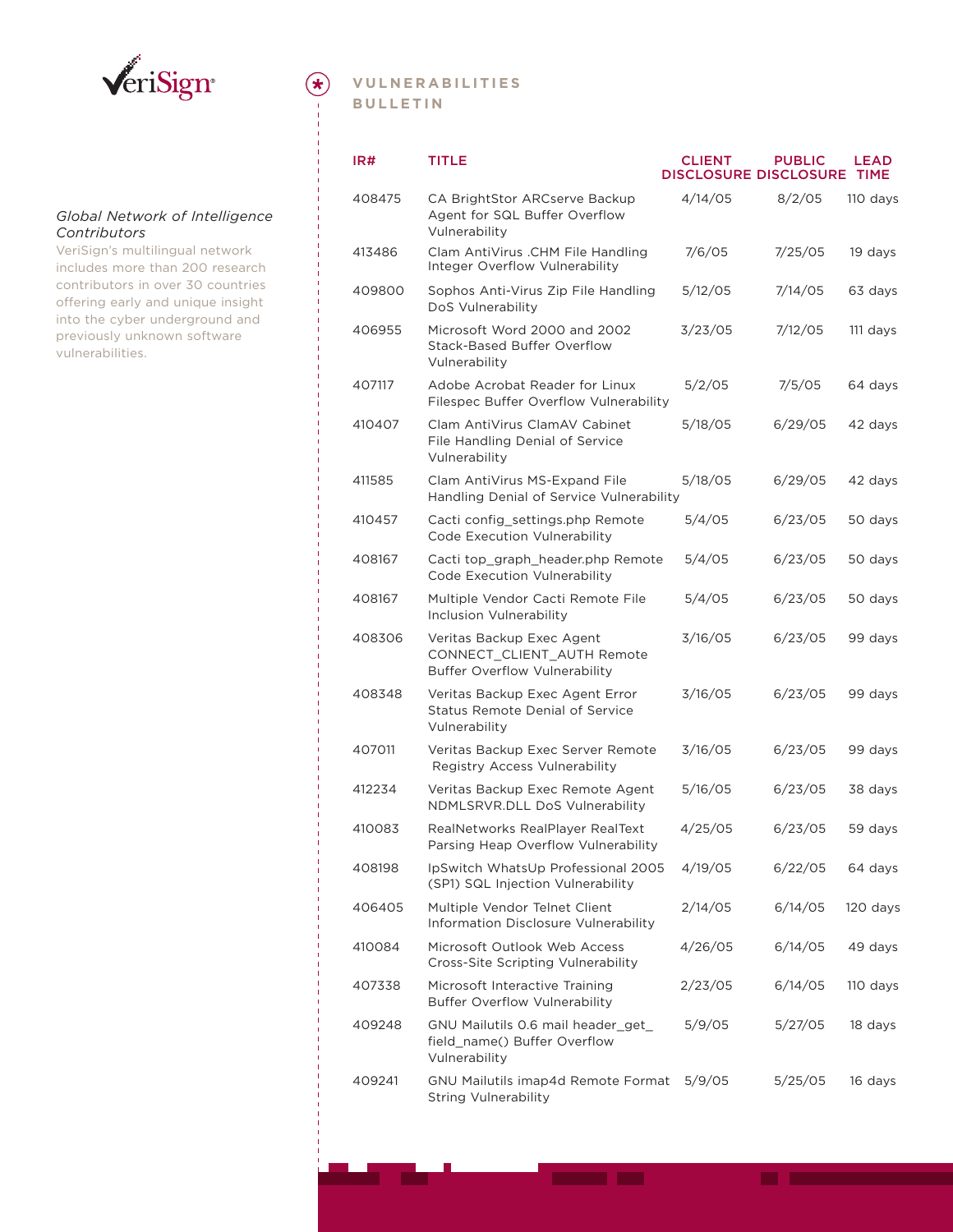

# **VULNERABILITIES B ULLETIN**

| IR#    | TITLE                                                                             | <b>CLIENT</b><br><b>DISCLOSURE DISCLOSURE TIME</b> | <b>PUBLIC</b> | <b>LEAD</b> |
|--------|-----------------------------------------------------------------------------------|----------------------------------------------------|---------------|-------------|
| 409244 | <b>GNU Mailutils imap4d FETCH Denial</b><br>of Service Vulnerability              | 5/9/05                                             | 5/25/05       | 16 days     |
| 409246 | GNU Mailutils 0.6 imap4d fetch io<br>Heap overflow Vulnerability                  | 5/9/05                                             | 5/25/05       | 16 days     |
| 408853 | Ipswitch iMAIL Remote LOGIN<br>Denial of Service Vulnerability                    | 4/20/05                                            | 5/25/05       | 35 days     |
| 408853 | Ipswitch iMAIL Remote LOGIN Stack<br>Overflow Vulnerability                       | 4/20/05                                            | 5/25/05       | 35 days     |
| 408161 | Ipswitch IMail IMAPD LSUB Denial<br>of Service Vulnerability                      | 4/20/05                                            | 5/24/05       | 34 days     |
| 408039 | Ipswitch IMail Web Calendaring<br>Arbitrary File Read Vulnerability               | 4/19/05                                            | 5/24/05       | 35 days     |
| 410454 | Ipswitch IMail IMAP SELECT<br>Command DoS Vulnerability                           | 4/20/05                                            | 5/24/05       | 34 days     |
| 410697 | Ipswitch IMail IMAPD STATUS<br><b>Buffer Overflow Vulnerability</b>               | 4/20/05                                            | 5/24/05       | 34 days     |
| 407614 | Apple Mac OS X vpnd Server id<br><b>Buffer Overflow Vulnerability</b>             | 3/30/05                                            | 5/4/05        | 34 days     |
| 406285 | Apple Mac OS X NeST Buffer<br>Overflow Vulnerability                              | 2/16/05                                            | 5/3/05        | 75 days     |
| 406620 | MySQL MaxDB Webtool Remote<br>If Stack Overflow Vulnerability                     | 4/11/05                                            | 4/26/05       | 15 days     |
| 406618 | MySQL MaxDB Webtool Remote<br>Stack Overflow Vulnerability                        | 3/2/05                                             | 4/25/05       | 54 days     |
| 406617 | MySQL MaxDB Webtool Remote<br>Lock-Token Stack Overflow<br>Vulnerability          | 2/28/05                                            | 4/25/05       | 56 days     |
| 406618 | MySQL MaxDB Webtool Remote<br>Denial of Service Vulnerability                     | 3/2/05                                             | 4/25/05       | 53 days     |
| 408136 | Microsoft Windows Explorer<br>Document Metadata Embedded<br>Command Vulnerability | 3/7/05                                             | 4/19/05       | 42 days     |
| 404694 | Mcafee Internet Security Suite<br>2005 Insecure ACL Vulnerability                 | 2/1/05                                             | 4/18/05       | 76 days     |
| 405637 | Microsoft Windows CSRSS.EXE<br><b>Stack Overflow Vulnerability</b>                | 1/3/05                                             | 4/12/05       | 98 days     |
| 408045 | Microsoft Multiple E-Mail Client<br>Address Spoofing Vulnerability                | 3/2/05                                             | 4/8/05        | 37 days     |
| 404357 | SGI IRIX gr osview Information<br>Disclosure Vulnerability                        | 2/8/05                                             | 4/7/05        | 58 days     |
| 404358 | SGI IRIX gr_osview File<br>Overwrite Vulnerability                                | 2/8/05                                             | 4/7/05        | 57 days     |
| 404796 | IBM Lotus Domino Server 6 Web<br>Service Denial of Service Vulnerability          | 1/26/05                                            | 4/6/05        | 69 days     |
| 406541 | PHP getimagesize() Denial<br>of Service Vulnerability                             | 2/22/05                                            | 3/31/05       | 37 days     |